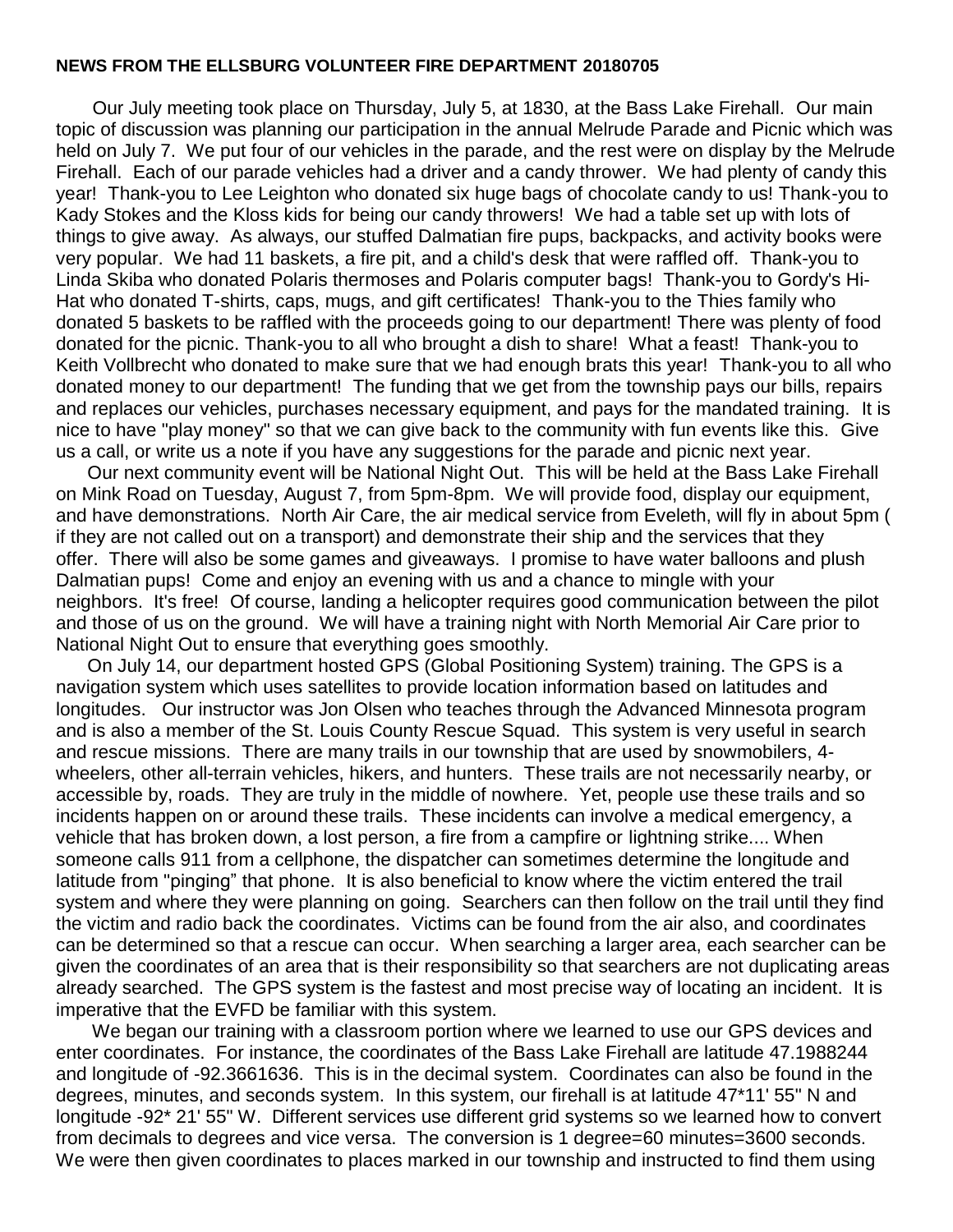our GPS devices. We used 4 wheelers and side by sides for transportation. We also travelled on many of those trails and recorded coordinates for intersecting trails and areas that may work as landing zones for the air medical services. Be prepared is our motto. There is some rough terrain out there! We discovered which 4 wheelers float, which ones get stuck easily, which winches work best, and which side by side can fill up with the most water and still run. There were 10 of us and our instructor, and we all made it back. Our training started at 8am and we returned at 2pm caked in mud, covered in bug bites, and with grit in our mouths. Was it training or just an excuse for a wild ride? Probably both. We are a close group of people and we like to have fun!

 A big Thank-you to Deborah Feth! Deb provided a delicious breakfast and lunch for us on this training day. There were also fruits, snacks, desserts, and lots of fluids. The Ellsburg VFD is known among the local fire departments for providing good food and desserts on training events. Deb is the reason that we have this reputation. That is why Bruce from the Cotton VFD and Reid from the Central Lakes VFD joined us for this training. It is also why Jon Olsen never turns down our request for a training instructor!

 Be safe when riding the trails in our township. Wear a helmet, goggles, long sleeves, long pants, boots, and gloves. Never ride under the influence of alcohol or drugs. Ride an ATV that is right for your age. Supervise young riders. Ride at a safe speed that you are comfortable with. There are no seatbelts and these vehicles can flip over and trap the rider. Do not ride alone. If you run out of gas, get lost, or crash when you are by yourself, the consequences can be fatal. Riding an ATV for long periods requires strength and mental alertness. The bumps, jumps, puddles, and tight corners can tire you out. Take a break, eat a snack, and rehydrate. Let someone know where you are going and when you will be back. Look at a map and become familiar with the area and terrain that you expect to cross. Take emergency supplies and plan for the weather. Make sure that you have a fully charged phone and maybe an extra battery. Get a GPS and know how to use it. There are apps for your phone that can help you find your location such as "Where Am I At?". If you do a lot of backwoods, off the beaten track recreation or hunting, consider getting an app called

"Motion X GPS". This is used by the Rescue Squad and our department. There is a small charge to get this app but it is very helpful in finding your way in, around, and out of the area. Be safe! Call 911 if you get in trouble. We will be there to help you.



GPS Training